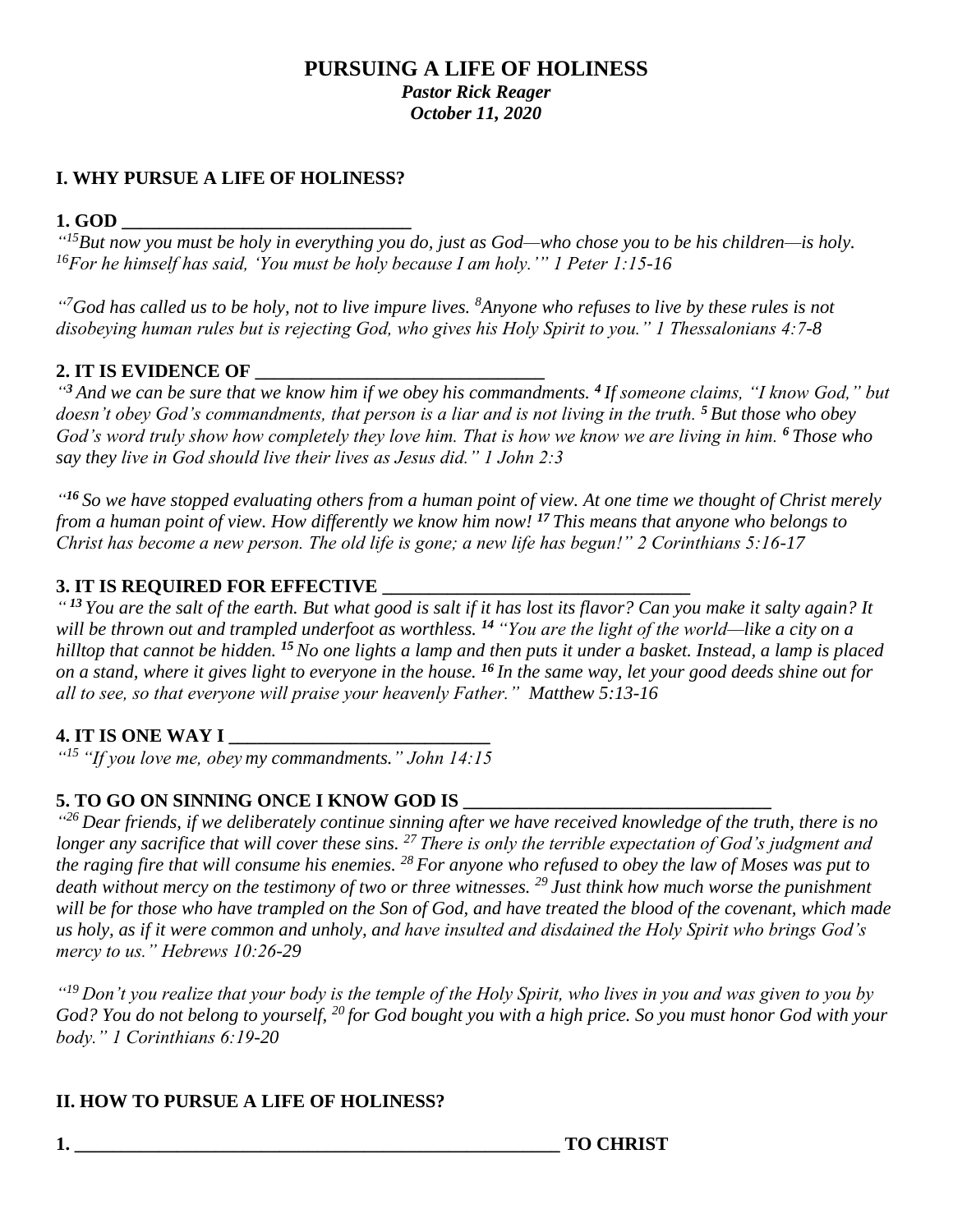*" <sup>23</sup> Then he said to the crowd, "If any of you wants to be my follower, you must give up your own way, take up your cross daily, and follow me." Luke 9:23*

## **KEY: I MUST BE BAPTIZED BY & FILLED WITH \_\_\_\_\_\_\_\_\_\_\_\_\_\_\_\_\_\_\_\_\_\_\_\_\_\_\_\_**

*" <sup>8</sup> But you will receive power when the Holy Spirit comes upon you." Acts 1:8*

<sup>438</sup> Peter replied, "Each of you must repent of your sins and turn to God, and be baptized in the name of *Jesus Christ for the forgiveness of your sins. Then you will receive the gift of the Holy Spirit. <sup>39</sup> This promise is to you, to your children, and to those far away—all who have been called by the Lord our God." Acts 2:38-39*

*" <sup>13</sup> For God is working in you, giving you the desire and the power to do what pleases him." Philippians 2:13*

### **2. REMEMBER THAT I AM THE \_\_\_\_\_\_\_\_\_\_\_\_\_\_\_\_\_\_\_\_\_\_\_\_\_\_\_\_\_\_\_\_\_\_\_\_\_\_\_\_\_\_\_\_\_\_\_**

*" <sup>11</sup> The Spirit of God, who raised Jesus from the dead, lives in you." Romans 8:11*

*" <sup>19</sup> Don't you realize that your body is the temple of the Holy Spirit, who lives in you and was given to you by God? You do not belong to yourself.? 1 Corinthians 6:19*

# **3. RECOGNIZE THE CONSEQUENCES OF \_\_\_\_\_\_\_\_\_\_\_\_\_\_\_\_\_\_\_\_\_\_\_\_\_\_**

*" <sup>7</sup>Don't be misled. Remember that you can't ignore God and get away with it. You will always reap what you sow! <sup>8</sup>Those who live only to satisfy their own sinful desires will harvest the consequences of decay and death. But those who live to please the Spirit will harvest everlasting life from the Spirit." Galatians 6:7-8*

*" <sup>16</sup>Don't you realize that whatever you choose to obey becomes your master? You can choose sin, which leads to death, or you can choose to obey God and receive his approval." Romans 6:16*

**KEY: SEE \_\_\_\_\_\_\_\_\_\_\_\_\_\_ FOR WHAT IT REALLY IS: \_\_\_\_\_\_\_\_\_\_\_\_\_\_\_\_\_\_\_\_\_\_\_**

### **4. COMMIT COMPLETELY TO LIVE ACCORDING TO THE**

*" <sup>9</sup>How can a young man keep his way pure? By living according to your word. <sup>10</sup>I seek you with all my heart; do not let me stray from your commands. <sup>11</sup>I have hidden your word in my heart that I might not sin against you. 1 2 Praise be to you, O LORD; teach me your decrees. <sup>13</sup>With my lips I recount all the laws that come from your mouth. <sup>14</sup>I rejoice in following your statutes as one rejoices in great riches. <sup>15</sup>I meditate on your precepts and consider your ways. <sup>16</sup>I delight in your decrees; I will not neglect your word." Psalm 119:9-16* 

### **KEY: TO LIVE BY GOD'S WORD, I MUST**

*" <sup>16</sup> Let the word of Christ dwell in you richly, teaching and admonishing one another in all wisdom, singing psalms and hymns and spiritual songs, with thankfulness in your hearts to God." Colossians 3:16*

### **5. PROTECT \_\_\_\_\_\_\_\_\_\_\_\_\_\_\_\_\_\_\_\_\_\_\_**

*" <sup>14</sup> A wise person is hungry for truth, while the fool feeds on trash." Proverbs 15:14*

*" <sup>37</sup>Turn my eyes from worthless things, and give me life through your word." Psalm 119:37*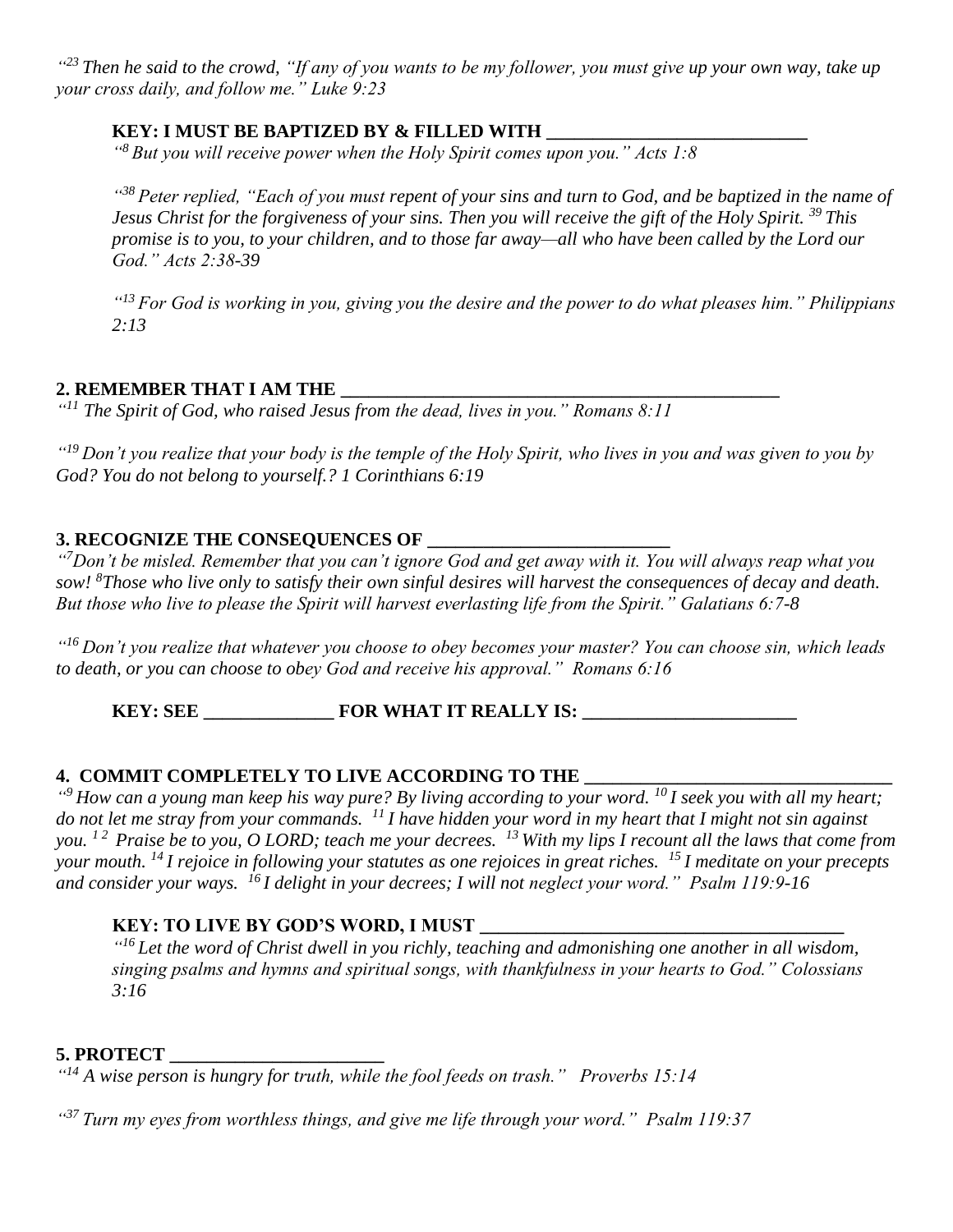*" 3 I will refuse to look at anything vile and vulgar." Psalms 101:3*

*" <sup>23</sup> Be careful how you think, your life is shaped by your thoughts… <sup>19</sup> Keep your mind on what is right." Proverbs 4:23 & 23:19* 

*" <sup>2</sup> Don't copy the behavior and customs of this world, but let God transform you into a new person by changing the way you think. Then you will learn to know God's will for you, which is good and pleasing and perfect." Romans 12:2*

**KEY: MANAGE MY \_\_\_\_\_\_\_\_\_\_\_\_\_\_\_ & MY \_\_\_\_\_\_\_\_\_\_\_\_\_\_\_\_\_\_\_\_\_\_\_\_\_\_** *" <sup>5</sup> We demolish arguments and every pretension that sets itself up against the knowledge of God, and we take captive every thought to make it obedient to Christ." 2 Corinthians 10:5*

*" <sup>8</sup>And now, dear brothers and sisters, let me say one more thing as I close this letter. Fix your thoughts on what is true and honorable and right. Think about things that are pure and lovely and admirable. Think about things that are excellent and worthy of praise." Philippians 4:8*

### **6. REMAIN IN THE PROTECTION & ASSISTANCE OF \_\_\_\_\_\_\_\_\_\_\_\_\_\_\_\_\_\_\_\_\_\_\_\_\_\_\_\_\_\_\_\_\_\_\_\_**

*" <sup>1</sup> Dear brothers and sisters, if another believer is overcome by some sin, you who are godly should gently and humbly help that person back onto the right path. And be careful not to fall into the same temptation yourself." Galatians 6:1*

### **KEY: THIS PROVIDES \_\_\_\_\_\_\_\_\_\_\_\_\_\_\_\_\_\_\_\_\_, \_\_\_\_\_\_\_\_\_\_\_\_\_\_\_\_\_\_\_\_\_, & \_\_\_\_\_\_\_\_\_\_\_\_\_\_\_\_**

*" <sup>11</sup> Now these are the gifts Christ gave to the church: the apostles, the prophets, the evangelists, and the pastors and teachers. <sup>12</sup> Their responsibility is to equip God's people to do his work and build up the church, the body of Christ. <sup>13</sup> This will continue until we all come to such unity in our faith and knowledge of God's Son that we will be mature in the Lord, measuring up to the full and complete standard of Christ." Ephesians 4:11-13*

# **7. NEVER IGNOR**

*" <sup>7</sup> However, not all believers know this. Some are accustomed to thinking of idols as being real, so when they eat food that has been offered to idols, they think of it as the worship of real gods, and their weak consciences are violated. <sup>8</sup> It's true that we can't win God's approval by what we eat. We don't lose anything if we don't eat it, and we don't gain anything if we do. <sup>9</sup> But you must be careful so that your freedom does not cause others with a weaker conscience to stumble." 1 Corinthians 8:7-9*

*" <sup>23</sup> But if you have doubts about whether or not you should eat something, you are sinning if you go ahead and do it. For you are not following your convictions. If you do anything you believe is not right, you are sinning." Romans 14:23*

*" <sup>19</sup> Cling to your faith in Christ, and keep your conscience clear. For some people have deliberately violated their consciences; as a result, their faith has been shipwrecked." 1 Timothy 1:19*

### **8. NEVER IGNOR THE \_\_\_\_\_\_\_\_\_\_\_\_\_\_\_\_\_\_\_\_\_\_\_\_\_\_\_\_\_\_\_\_\_\_\_\_\_\_\_\_\_**

<sup>"7</sup> But in fact, it is best for you that I go away, because if I don't, the Advocate won't come. If I do go away, then *I will send him to you. <sup>8</sup> And when he comes, he will convict the world of its sin, and of God's righteousness, and of the coming judgment… <sup>13</sup> When the Spirit of truth comes, he will guide you into all truth. He will not speak on his own but will tell you what he has heard. He will tell you about the future. <sup>14</sup> He will bring me glory by telling you whatever he receives from me. " John 16:7-8 & 13-14*